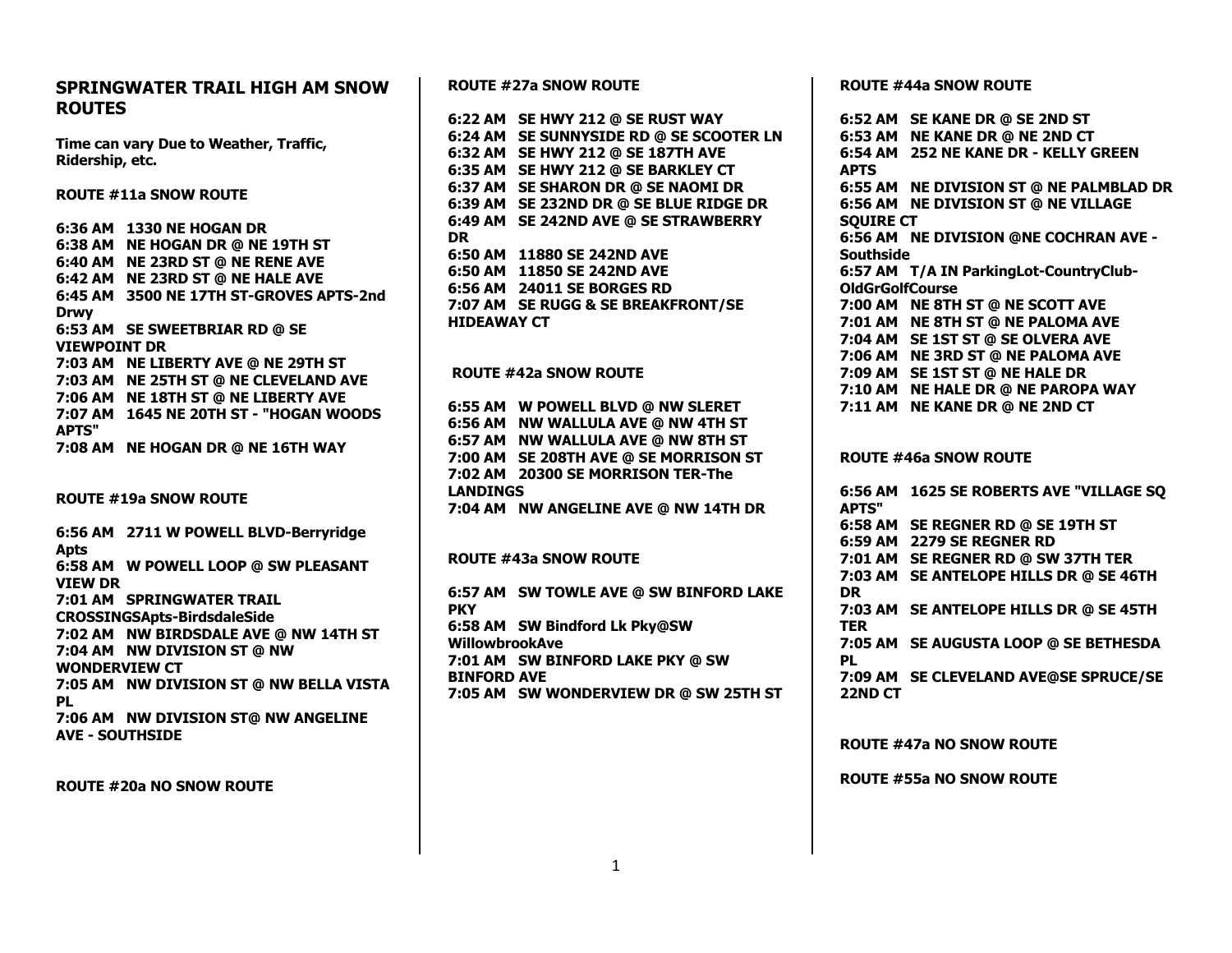#### **ROUTE #65a SNOW ROUTE**

**6:35 AM 1717 SE ORIENT DR - ALPINE MEADOWS APTS 6:44 AM SE REVENUE RD @ SE CHIN ST 6:48 AM 9041 SE REVENUE RD 6:53 AM 7235 SE COTTRELL RD 6:57 AM SE OXBOW PKWY & SE HOSNER/HOMAN RD 7:02 AM 31414 SE JACKSON RD 7:07 AM SE 282ND AVE @ SE 33RD AVE 7:08 AM SE 282ND AVE @ SE QUAIL DR 7:09 AM SE CHASE RD @ SE 26TH ST 7:10 AM SE TEAL AVE @ SE CHASE RD**

#### **ROUTE #70a SNOW ROUTE**

**6:39 AM 3200 SE PALMQUIST RD 6:41 AM SE BARNES RD @ SE 25TH ST 6:42 AM SE HILLYARD RD @ SE PALOMA AVE 6:45 AM 7105 SE 267TH AVE 6:46 AM 27944 SE ORIENT DR 6:48 AM SE WELCH RD @ SE GLACIER AVE 6:50 AM SE BARNES&SE BARN OWL LN-1718 ALPINE MEADOW 6:51 AM SE BARNES RD @ SE 10TH DR 6:52 AM SE POWELL VALLEY RD @ SE WILLIAMS RD 6:52 AM 4825 SE POWELL VALLEY RD/Dogwood Ln 6:53 AM SE POWELL VALLEY RD @ SE KINGFISHER LN 6:57 AM 29827 SE DIVISION DR 6:58 AM SE DIVISION DR @ SE 302ND AVE 7:06 AM SE 282ND AVE @ SE 17TH LOOP 7:07 AM SE SALQUIST RD @ SE GLACIER ST 7:09 AM SE SALQUIST RD @ SE PALOMA DR-SOUTHSIDE 7:12 AM SE POWELL VALLEY RD @ SE HALE DR 7:13 AM 1076-1190 SE MTHood Hwy-HOODBROOK APTS**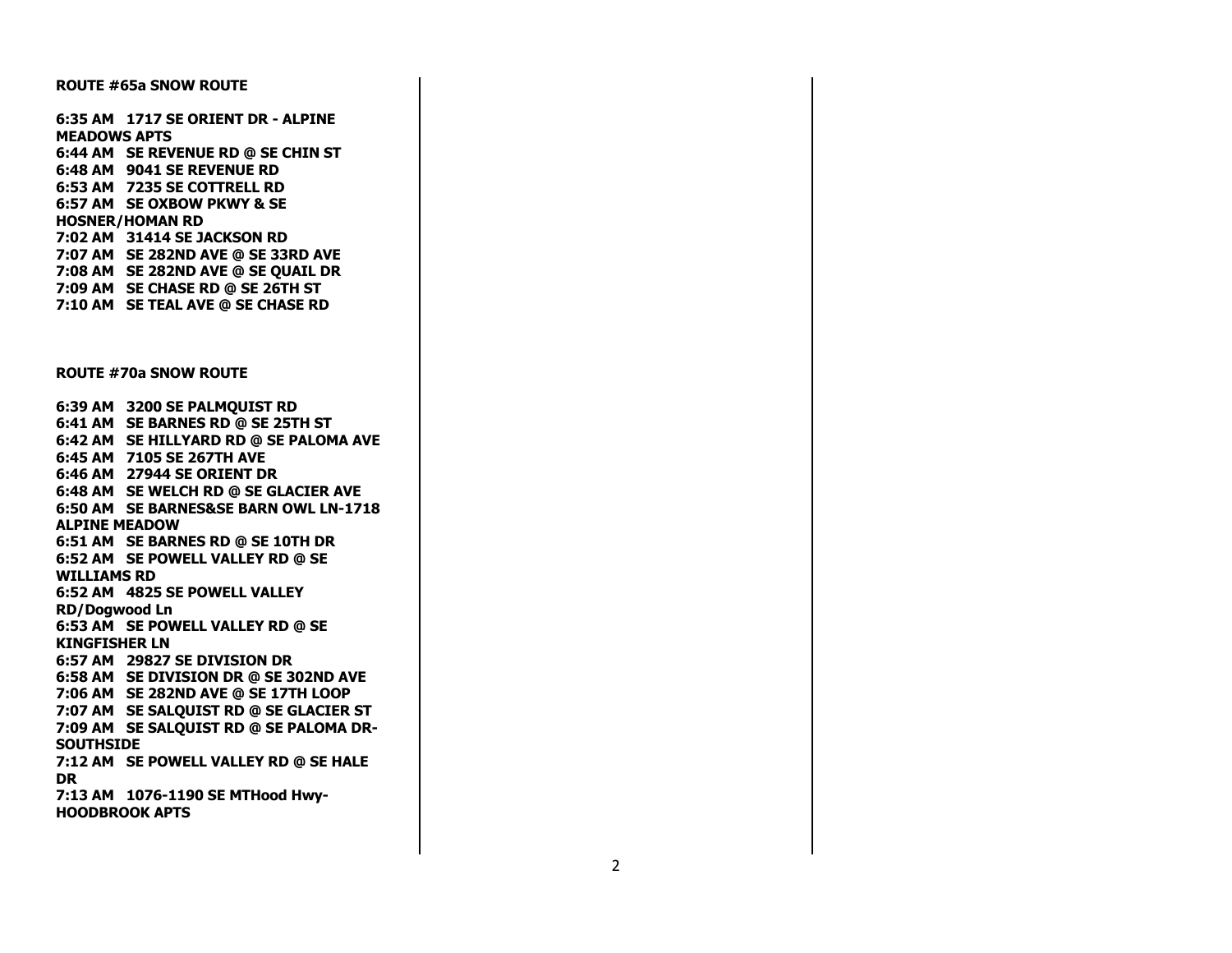# **SPRINGWATER TRAIL PM SNOW ROUTES 21-22 Times can vary Due to Weather, Traffic, Ridership, etc. ROUTE #11p SNOW ROUTE 2:43 PM 1330 NE HOGAN DR 2:44 PM NE HOGAN DR @ NE 19TH ST 2:45 PM NE 23RD ST @ NE RENE AVE 2:46 PM NE 23RD ST @ NE HALE AVE 2:47 PM 3500 NE 17TH ST-GROVES APTS-2nd Drwy 2:52 PM SE SWEETBRIAR RD @ SE VIEWPOINT DR 3:01 PM NE LIBERTY AVE @ NE 29TH ST 3:02 PM NE 25TH ST @ NE CLEVELAND AVE 3:04 PM 1645 NE 20TH ST - "HOGAN WOODS APTS" 3:05 PM NE 18TH ST @ NE LIBERTY AVE 3:06 PM NE 16TH WAY @ NE HOGAN DR ROUTE #19p SNOW ROUTE 2:47 PM 2711 W POWELL BLVD-Berryridge Apts 2:49 PM W POWELL LOOP @ SW PLEASANT VIEW DR 2:50 PM 2948 W POWELL BLVD-Powell St Station Apts 2:52 PM NW BIRDSDALE AVE @ NW 7TH PL 2:52 PM SPRINGWATER TRAIL CROSSINGSApts-BirdsdaleSide 2:53 PM NW BIRDSDALE AVE @ NW 14TH ST 2:55 PM NW DIVISION ST @ NW WONDERVIEW CT 2:55 PM NW DIVISION ST @ NW BELLA VISTA PL 2:56 PM NW DIVISION ST@ NW ANGELINE AVE - SOUTHSIDE 2:56 PM NW DIVISION ST @ NW WALLULA AVE**

**2:57 PM NW WALLULA AVE @ NW 8TH ST ROUTE #20p NO SNOW ROUTE ROUTE #27p SNOW ROUTE 2:48 PM SE RUGG & SE BREAKFRONT/SE HIDEAWAY CT 2:58 PM 24011 SE BORGES RD 3:03 PM 11850 SE 242ND AVE 3:03 PM 11880 SE 242ND AVE 3:03 PM SE 242ND AVE @ SE STRAWBERRY DR 3:06 PM SE HWY 212 @ SE RUST WAY 3:08 PM SE SUNNYSIDE RD @ SE SCOOTER LN 3:16 PM SE HWY 212 @ SE 187TH AVE 3:18 PM SE HWY 212 @ SE BARKLEY CT 3:20 PM SE NAOMI DR @ SE ONDO RIVERA DR ROUTE #42p SNOW ROUTE 2:45 PM W POWELL BLVD @ NW SLERET 2:46 PM NW WALLULA AVE @ NW 4TH ST 2:49 PM NW 14TH DR @ NW 15TH ST 2:52 PM 20300 SE MORRISON TER-The LANDINGS 2:55 PM SE ASH ST @ SE 218TH AVE 2:57 PM SE 208TH AVE @ SE MORRISON ST ROUTE #43p SNOW ROUTE 2:47 PM SW TOWLE AVE @ SW BINFORD LAKE PKY 2:48 PM SW Bindford Lk Pky@SW WillowbrookAve 2:49 PM SW WONDERVIEW DR @ SW 25TH ST 2:51 PM SW BINFORD LAKE PKY @ SW BINFORD AVE**

**ROUTE #44p SNOW ROUTE**

**2:43 PM 252 NE KANE DR - KELLY GREEN APTS 2:44 PM NE DIVISION ST @ NE PALMBLAD DR 2:45 PM NE DIVISION ST @ NE VILLAGE SQUIRE CT 2:46 PM T/A IN ParkingLot-CountryClub-OldGrGolfCourse 2:47 PM NE DIVISION @NE COCHRAN AVE - Southside 2:48 PM NE 8TH ST @ NE SCOTT AVE 2:49 PM NE 8TH ST @ NE PALOMA AVE 2:52 PM SE 1ST ST @ SE OLVERA AVE 2:54 PM NE 3RD ST @ NE PALOMA AVE 2:56 PM SE 1ST ST @ NE HALE DR 2:58 PM NE HALE DR @ NE PAROPA WAY 2:59 PM NE KANE DR @ NE 2ND CT 2:59 PM SE KANE DR @ SE 2ND ST**

## **ROUTE #46p SNOW ROUTE**

**2:41 PM 1625 SE ROBERTS AVE "VILLAGE SQ APTS" 2:42 PM SE REGNER RD @ SE 19TH ST 2:44 PM SE REGNER RD @ SW 37TH TER 2:46 PM SE ANTELOPE HILLS@ SE 48TH TER 2:46 PM SE ANTELOPE HILLS DR @ SE 45TH TER 2:48 PM SE AUGUSTA LOOP @ SE BETHESDA PL 2:51 PM 2279 SE REGNER RD 2:52 PM SE CLEVELAND AVE @ SE PHOEBE CT**

**ROUTE #47p NO SNOW ROUTE**

**ROUTE #55p NO SNOW ROUTE**

**ROUTE #65p SNOW ROUTE**